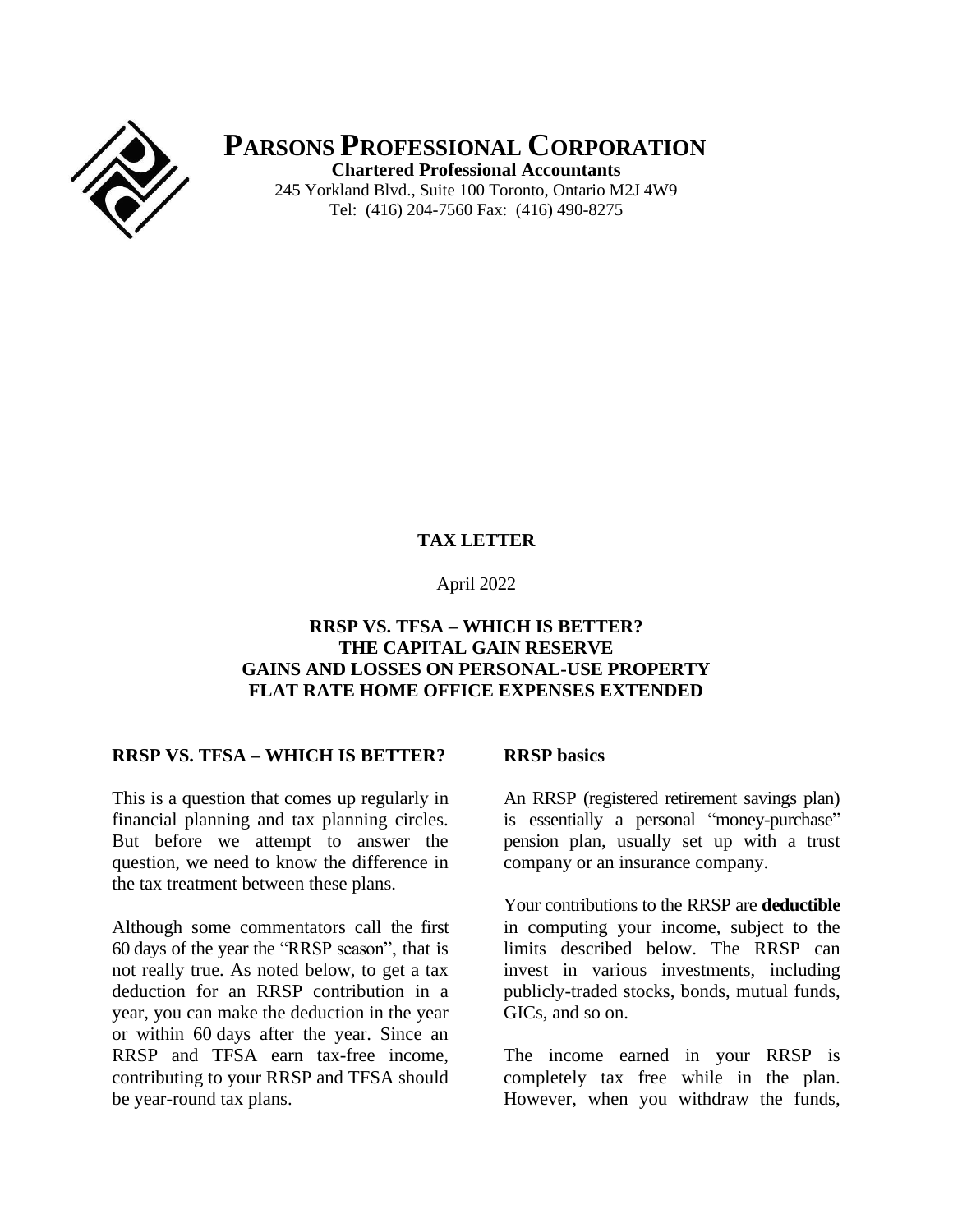they are fully **included in your income** for tax purposes.

The contribution limit for 2022 is:

- Your unused contribution RRSP room from previous years, plus
- the lesser of 18% of your "earned income" for 2021 and the general dollar limit for 2022 of \$29,210 (which is indexed each year to inflation), minus your "pension adjustment", which basically measures contributions to an employer registered pension plan, if you have one (if you don't have one the pension adjustment should be zero).

"Earned income" is basically your employment or net business income, with some additional types of income allowed as well.

The "unused contribution room" component means that if you don't fully contribute in a year up to your RRSP limit, you can carry that deduction room forward indefinitely.

The contribution is normally made in the relevant year, but the deduction for a given year is available for any contributions made within 60 days after the year. So for the 2022 year, you can contribute during 2022 or by March 1, 2023 and claim the deduction in 2022. (Note that for next year's deduction, the deadline will be February 29, 2024, not March 1!)

# **TFSA basics**

A TFSA (tax-free savings account) is normally set up with your bank or trust company.

Similar to the RRSP, it can invest in stocks, bonds, mutual funds etc.

Also similar to the RRSP, there is no tax payable on the income earned in the plan.

The difference is that there is **no tax deduction** when you contribute to the plan, and **no income inclusion** when you withdraw from the plan.

The monetary limits do not depend on earned income (as noted above, the RRSP limits do depend on this). There are flat monetary limits each year, which accumulate if you don't use them up.

In 2009, when TFSAs were introduced, the annual limit was \$5,000, and this amount has been indexed annually to inflation, but rounded to the nearest \$500 (there is one exception, in 2015 when it was bumped up to \$10,000). For 2022, the limit is \$6,000.

In addition, if you withdraw from the TFSA in one year, the amount of the withdrawal is added back to your contribution room starting with the next year.

Unlike the RRSP, you have to be 18 years or older to set up a TFSA.

Like the RRSP, any unused contribution room can be carried forward indefinitely. So if you were born before 1992, the cumulative total you can contribute as of 2022 is **\$81,500**. (See the table in our March 2022 issue for the maximum if you were born after 1991.)

# **Which is better on after-tax basis?**

If you are in the same tax bracket in the year of contribution and the year you withdraw the funds, the RRSP and TFSA are economically equivalent.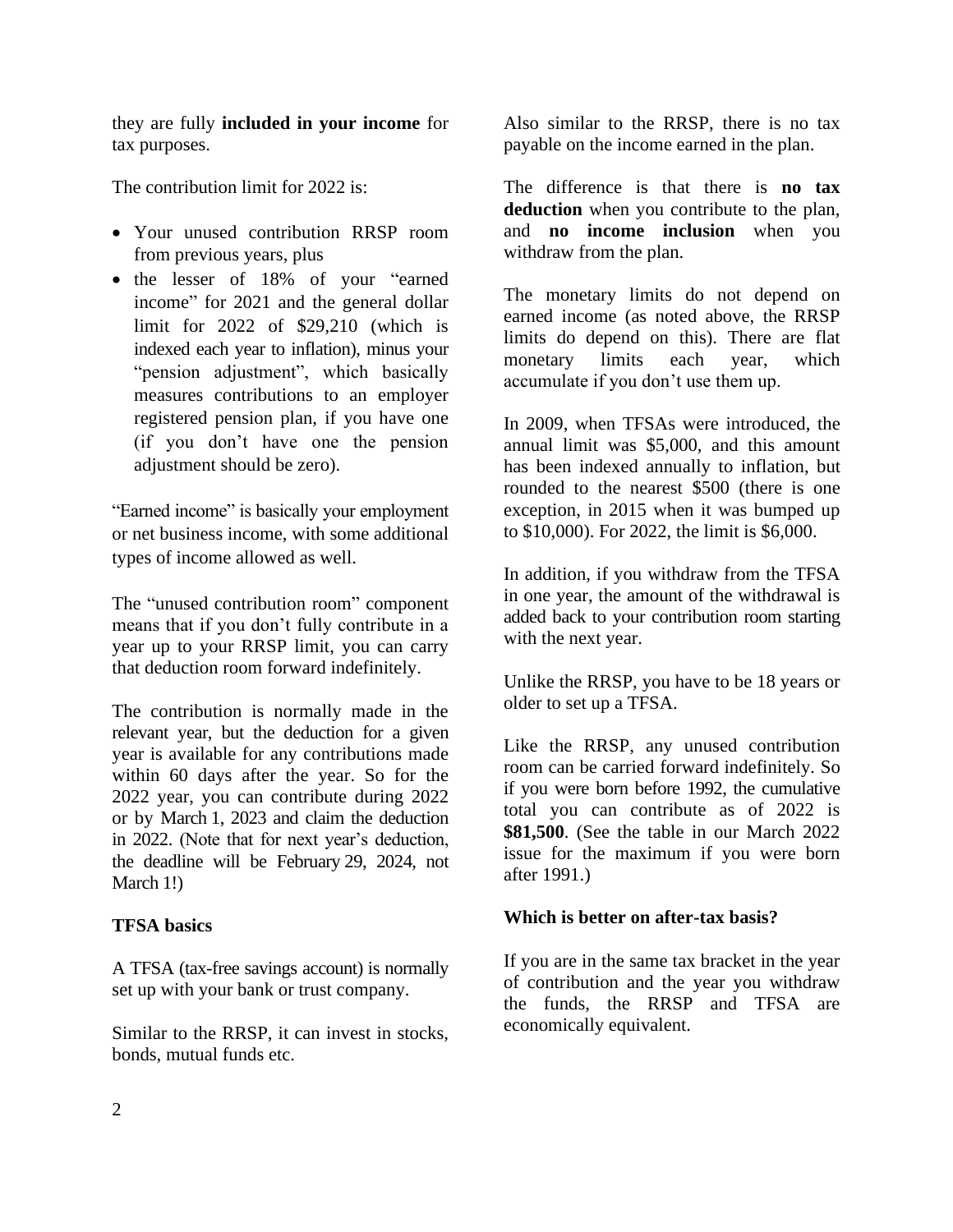Although an arithmetical formula can prove this, you can think of it conceptually this way. Both plans earn tax-free-income while in the plan. The TFSA provides no deduction for the contribution but no inclusion upon withdrawal, while the RRSP provides a deduction for the contribution but an inclusion upon withdrawal that effectively "offset" each other, providing the same result as the TFSA.

#### **Example 1**

You are in a 40% tax bracket in 2022 and the subsequent year of withdrawal, which we will assume is 2028.

You want to contribute the after-tax amount of \$10,000 of your employment income this year to one of these plans, or both. Assume the contribution doubles by 2028, and then you withdraw the entire amount.

RRSP contribution: If you decide to contribute \$10,000 now, you get a \$10,000 deduction so there is no tax on that amount for 2022. This means you can contribute the entire amount of \$10,000. The \$10,000 grows to \$20,000 by 2028, and when you withdraw, you pay \$8,000 in tax (40% rate), leaving you with \$12,000 after tax.

TFSA contribution: There is no deduction in 2022, so your after-tax amount of employment income is \$6,000 (\$10,000 net of the 40% tax in 2022). So you can contribute \$6,000. That doubles to \$12,000 by 2028 when you withdraw, with no tax, leaving you with \$12,000.

So you are left in the same after-tax position either way.

However, if you are in a different tax bracket in 2028, the two plans are not equivalent on an after-tax basis.

## **Example 2**

Lower tax bracket in 2028:

Assume the same facts as above.

Except assume you are in a 30% bracket in 2028. With the RRSP option, you pay \$6,000 in tax in 2028. So when you withdraw the \$20,000, you are left with \$14,000.

With the TFSA option, your tax bracket is irrelevant since the withdrawal is taxfree. So, as above, you are left with \$12,000 in 2028.

## **Example 3**

Higher tax bracket in 2028:

Next assume you are in a 50% bracket in 2028. With the RRSP option, you pay \$10,000 in tax in 2028. So when you withdraw the \$20,000, you are left with \$10,000.

With the TFSA option, again your tax bracket is irrelevant since the withdrawal is tax-free. So, as above, you are left with \$12,000 in 2028.

The practical problem is that we often don't know whether our tax rates will be higher or lower in the year of withdrawal.

Of course, if you are fortunate enough to be able to contribute the full limit amounts to both your RRSP and TFSA, you should do that.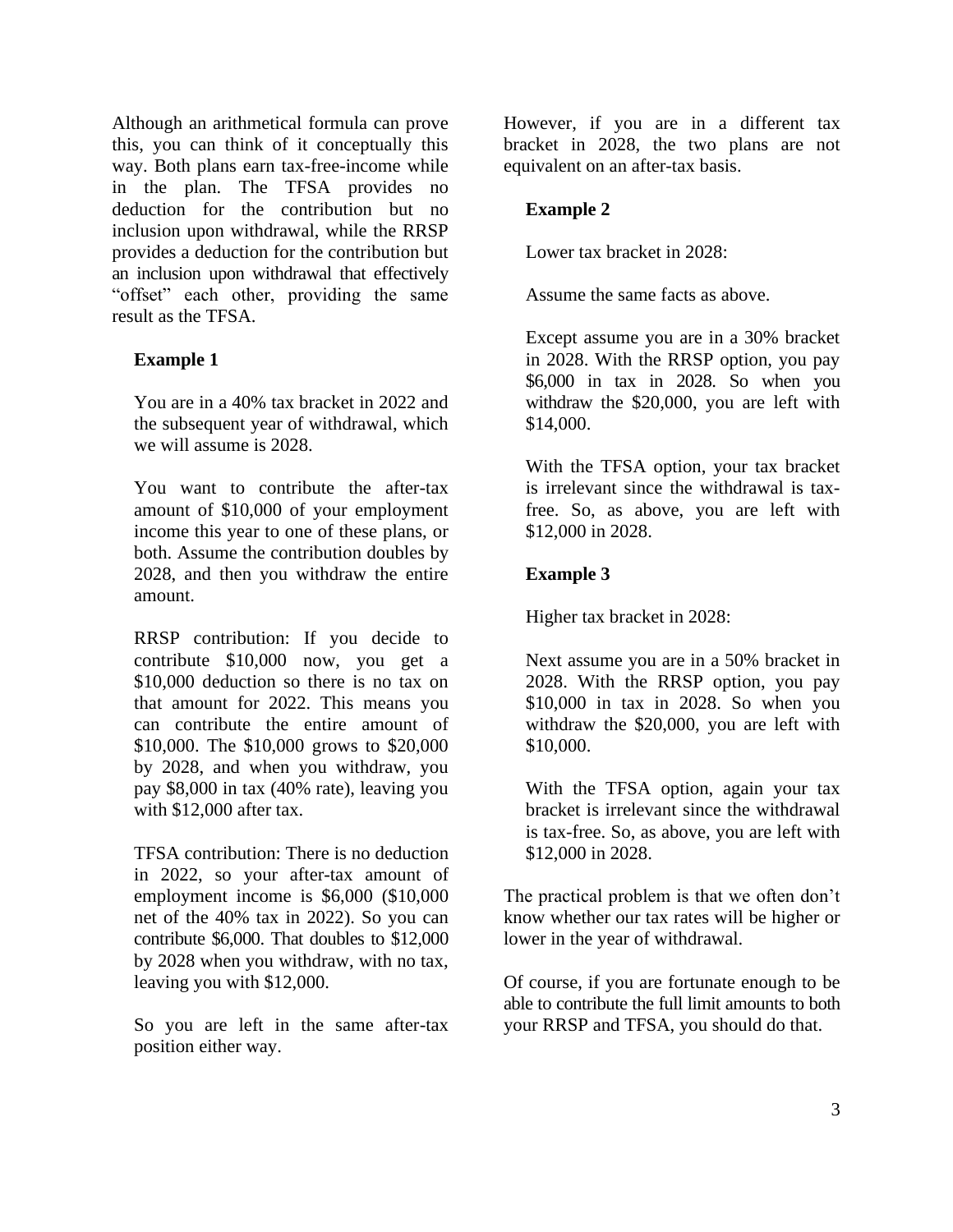Another related issue comes up if you withdraw the amounts when you are 65 years old or more. The RRSP option means you include the withdrawal in your income. So that means, depending on your income, you might be subject to the Old Age Security "clawback tax". It could also affect your age tax credit, which is phased out after a certain amount of income. (On the positive side, income from the RRSP, or from a RRIF to which it is converted, may generate the "pension credit" on your return.) With the TFSA option, these issues don't arise, since the withdrawal is not included in your income. So that is another issue to consider, in addition to your tax rates in the year of contribution and the year of withdrawal. But again, this is often hard to predict.

## **Potential for income-splitting with spouse or partner**

One tax plan that can be considered for either an RRSP or a TFSA is the potential to split income with your spouse (or commonlaw partner).

Under the RRSP rules, you can make a contribution to either your RRSP or your spouse's RRSP (provided it is set up with the institution as a "spousal RRSP"), and you can claim the tax deduction to reduce your taxes. Your spouse will benefit from the tax-free income while it is in the RRSP. Furthermore, if your spouse is in a lower tax bracket than you when they withdraw the funds, you will obviously save tax as a couple. There is one caveat: Your spouse must wait until the third year after the year in which you make your contribution to withdraw. If the withdrawal is made earlier, there is an attribution rule that provides that it will be included in your income.

# **Example**

In 2022, I am in a 50% tax bracket. I contribute \$20,000 to my spouse's RRSP (which has been set up as a spousal RRSP).

I can deduct the \$20,000 from my income, which saves me \$10,000 in tax because I am in a 50% tax bracket.

The funds in my spouse's RRSP grow to \$30,000 by 2027, and they withdraw the amount. My spouse is in a 20% tax bracket, so they pay \$6,000 in tax, leaving \$24,000 after tax. Assuming I was still in a 50% tax bracket, obviously I would have paid more tax and be left with less after tax.

Because of the attribution rule, if my spouse withdrew in, say, 2024, the amount would be included in my income and the income splitting opportunity would be lost.

Under the TFSA rules, you can similarly give money to your spouse to contribute to their TFSA. Although there is no attribution of income while the funds are in the TFSA, future attribution is not prevented if funds transferred to the TFSA are withdrawn by the spouse.

# **THE CAPITAL GAIN RESERVE**

As readers are likely aware, if you sell a capital property like real estate or securities and your proceeds of disposition exceed your cost of the property (plus any sales costs like commissions), you will have a capital gain. Your "taxable capital gain", included in your income for tax purposes, is one-half of the capital gain.

However, if some or all of the proceeds of disposition are due after the year of sale, you do not have to pay tax on the entire taxable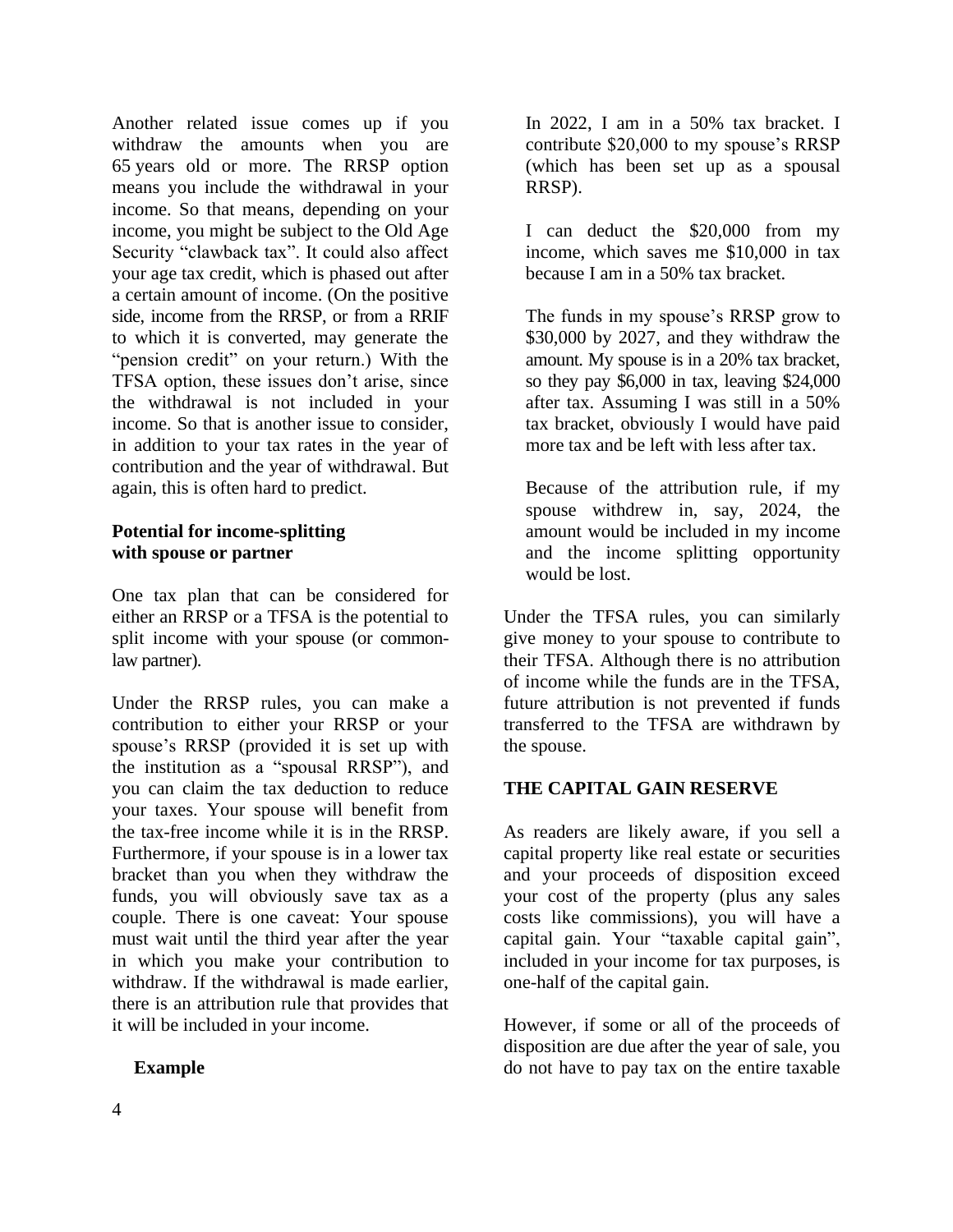capital gain in that year. In most cases, you can claim a "capital gain reserve", as described below. Although you must still include a portion of the gain in the year of sale, you can normally spread out paying the tax on the entire gain over up to five years.

The reserve is optional. It might not be claimed if you have capital losses that could offset the capital gain, or if you expect to be in a higher tax bracket in future years.

Assuming you choose to claim it, the capital gain reserve is the lesser of two amounts:

1) The portion of the capital gain that can reasonably relate to the proceeds of disposition that are due after the year. This portion is determined by multiplying the amount of the capital gain by (proceeds due after year / total proceeds).

Put another way, this is the portion of the gain that isn't yet received in the year.

2) The second amount is a fraction multiplied by the amount of the capital gain. Basically, in the year of sale the fraction is 4/5ths of the gain, and in the three subsequent years the fraction is 3/5ths, 2/5ths, and 1/5th, respectively. After four years of claiming the reserve, any remaining gain after that point will not be eligible for the reserve and you will have to report the remaining gain, if any, in the fifth year.

Put another way, you must recognize at least  $1/5<sup>th</sup>$  of the gain, cumulatively, each year beginning in the year of sale.

When you claim the reserve for a given year, you add the amount you claimed back into your capital gains for the next year. But you may be able to claim the reserve again for

the next year, assuming some proceeds are still not due until after that year.

## **Example**

In 2022, I sell some land for \$600,000. My cost of the land was \$100,000. So I initially have a capital gain of \$500,000.

Under the sales agreement, the purchaser will pay me \$100,000 in 2022, and \$100,000 in each subsequent year until the full purchase is paid, which will be in 2027.

In 2022, I can claim a reserve equal to the lesser of:

1. The \$500,000 capital gain x (\$500,000 proceeds due after 2022 / \$600,000 total proceeds), which comes to \$416,666; and

2. The \$500,000 capital gain x 4/5, which comes to \$400,000.

Put another way, I'm getting only  $1/6<sup>th</sup>$ of the proceeds in 2022, but I have to recognize at least  $1/5<sup>th</sup>$  of the gain this year.

Assuming I claim the \$400,000 reserve, I will report a capital gain of \$100,000 in 2022. One-half of that gain will be included in my income in 2022 as a taxable capital gain.

In 2023, I add back the \$400,000 reserve claimed in 2022 into my income. But then I can again claim a reserve. It will be the lesser of:

1. The \$500,000 capital gain x (\$400,000 proceeds due after 2023/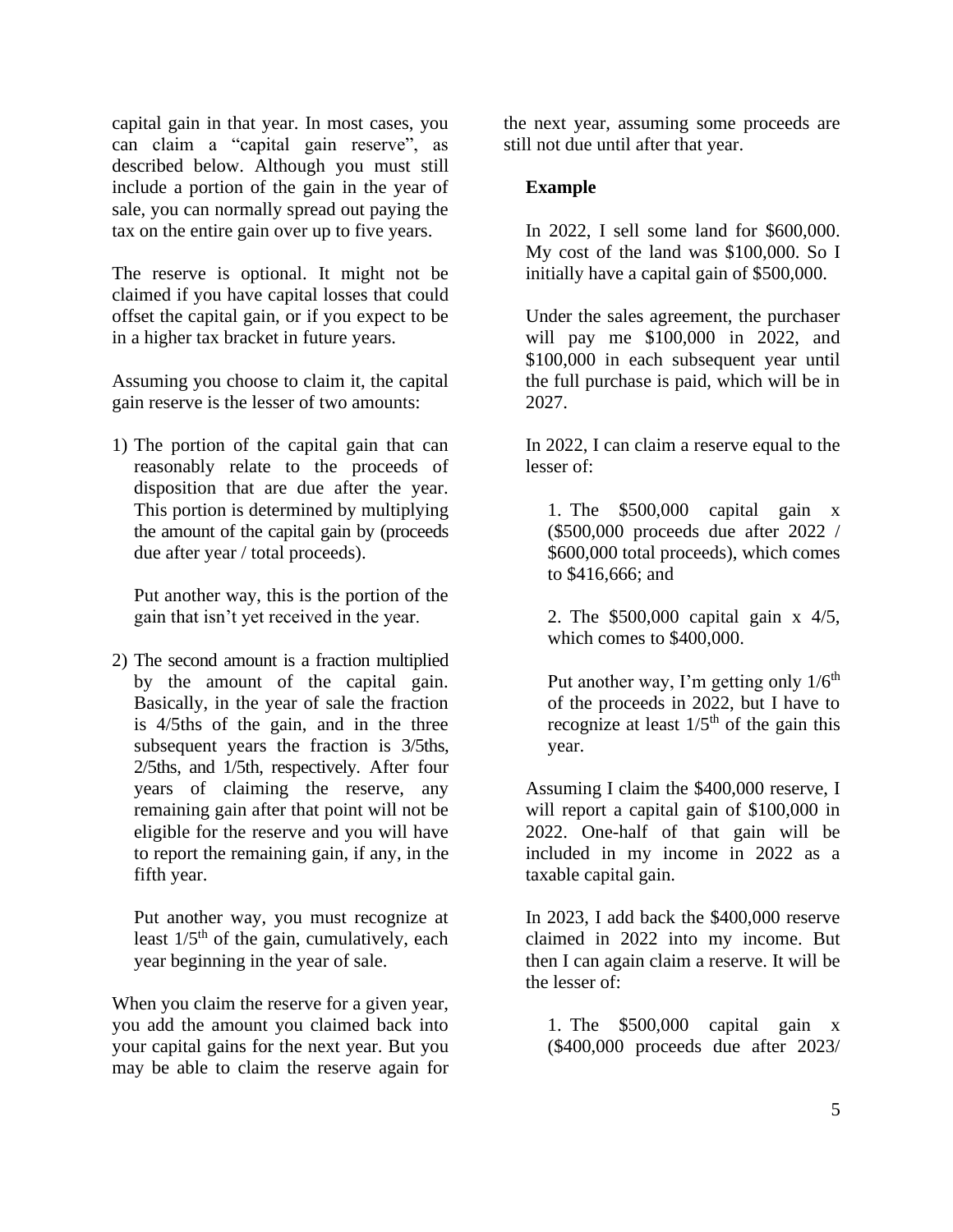\$600,000 total proceeds), which comes to \$333,333; and

2. The \$500,000 capital gain x 3/5, which comes to 300,000.

Therefore, I will report a capital gain in 2023 of \$100,000, i.e. the \$400,000 reserve add-back minus the \$300,000 reserve. Again, one-half of that gain, being \$50,000, is included in my income in year 2 as my taxable capital gain.

The reserve mechanism could continue through 2025, after which a reserve would be not available (since, as noted above, it is only available for four years). Therefore, the remaining capital gain would have to be reported in  $2026$  (the  $5<sup>th</sup>$  year), even though some proceeds are not due until 2027.

# **Other limitations on the capital gains reserve**

You cannot claim the reserve if you sell property to a corporation or partnership that is controlled by you immediately after the sale. Control includes ownership of more than 50% of the voting shares of the corporation, but it also includes "*de facto*" control, which means control "in fact" even if you own less than 50% of the voting shares.

If the vendor of the property is a corporation, the reserve cannot be claimed if the purchaser of the property is a corporation controlled by the same person or group of persons that control the vendor corporation. Similarly, the reserve is not allowed if the purchaser corporation controlled the vendor corporation.

## **GAINS AND LOSSES ON PERSONAL-USE PROPERTY**

"Personal-use property" (**PUP**) is defined generally, for income tax purposes, as property used primarily for personal purposes. So it includes things like your car, furniture, bicycles, clothes, appliances, and so on.

If you sell PUP at a gain, one-half of the gain will be included in your income as taxable capital gain.

Unfortunately, if you sell it at a loss, you cannot normally claim a capital loss. There is an exception for "listed personal property" (**LPP**), where a loss can be claimed, but only against LPP gains.

LPP is defined as:

- Artwork;
- Rare books or manuscripts;
- Jewelry;
- Stamps; and
- Coins.

If you have a loss from the sale of LPP, it can be used to offset any gains you have from the sale of other LPP, but not against gains from the sale of other personal-use properties. If, after claiming the loss, you still have a net gain, one-half of that will be included in your income as a taxable capital gain. If your loss exceeds any gain, the excess loss can be carried back three years or forward seven years to offset LPP gains in any of those years, but not gains from other property.

For all PUP, including LPP, there is a rule that says that your *minimum* cost and proceeds of disposition for capital gains or loss purposes are both \$1,000. This is an arbitrary measure, meant to alleviate tax